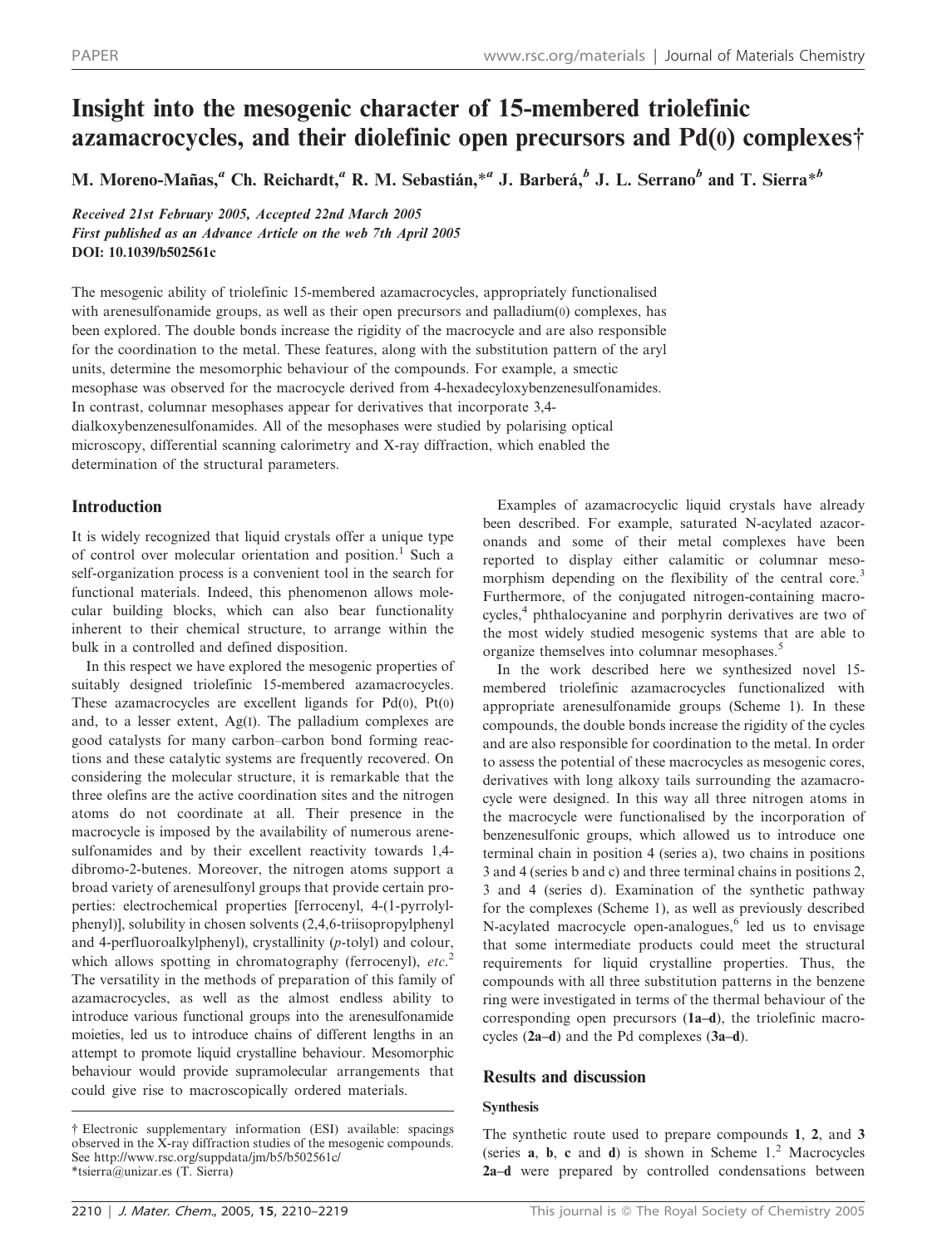

Scheme 1 Preparation of 1, 2 and 3. Reagents and conditions: i (t-BuO-CO)<sub>2</sub>O, DMAP, dichloromethane; ii trans-1,4-dibromobutene (4 equiv.),  $K_2CO_3$ , CH<sub>3</sub>CN (reflux); iii 4 (0.5 equiv.),  $K_2CO_3$ , CH<sub>3</sub>CN (reflux); iv TFAA, dichloromethane; direct transformation of 6c + 4c into 1c can be achieved in 49% yield using NaH in DMF; v trans-1,4-dibromobutene (1 equiv.), K<sub>2</sub>CO<sub>3</sub>, THF or THF–CH<sub>3</sub>CN; vi Pd(PPh<sub>3</sub>)<sub>4</sub> or Pd(dba)<sub>2</sub> in THF,  $50^{\circ}$ C.

trans-1,4-dibromo-2-butene with Boc-protected arenesulfonamides 5 in the first step to afford 6, and with bissulfonamides 1 in the last step. Compounds of series **a-d** are extremely hydrophobic and difficult to manipulate. These difficulties explain the low chemical yields obtained in some of the steps, although the cyclisation step works well and the formation of higher rings and polymers is not a problem. Palladium(0) complexes (3) were prepared by metal exchange from normal palladium(0) sources (Scheme 1). In these complexes (3) the nitrogen atoms are non-coordinating, with the coordinating ability being concentrated on the olefinic moieties.

#### Mesomorphic behaviour

The thermal behaviour of all compounds was studied by polarising optical microscopy (POM) and differential scanning calorimetry (DSC). The data are gathered in Table 1.

The presence of a single terminal alkoxy tail in each benzene ring promotes mesomorphic behaviour only in azamacrocycle 2a. This compound exhibits an SmC mesophase, as indicated by the texture in Fig. 1a. Neither the open precursor nor the palladium(0) complex show liquid crystalline properties. It is reasonable to believe that the additional forces promoted by intermolecular H-bonds in the precursor and by the

Table 1 Thermal and thermodynamic properties calculated during the second heating-cooling cycle. Temperatures are given in  $°C$ . Enthalpies are given in  $kJ$  mol<sup>-1</sup> and appear in parentheses

| Compound       | Thermal and thermodynamic behaviour |                 |                  |                |   |  |
|----------------|-------------------------------------|-----------------|------------------|----------------|---|--|
| 1a             | C                                   | 104.3 (98.2)    |                  |                |   |  |
| 2a             | C                                   | 49.3 (38.4)     | SmC              | 57.8 (2.8)     |   |  |
| 3a             | C                                   | 150.8 (37.2)    | L                |                |   |  |
| 1 <sub>b</sub> | C                                   | 53.0(64.1)      | Col <sub>h</sub> | 70.6(1.6)      |   |  |
| 2 <sub>b</sub> | C                                   | 45.3 $(40.4)^a$ | Col <sub>h</sub> | 46.7 $(2.0)^b$ | I |  |
| 3 <sub>b</sub> | C                                   | 54.3 $(7.5)^c$  | $Col_r$          | 72.4(2.5)      |   |  |
| 1c             | C                                   | 62.7 (123.9)    | Col <sub>h</sub> | 76.7(1.8)      | I |  |
| 2c             | C                                   | 68.4 (147.1)    |                  |                |   |  |
| 3c             | C                                   | 63.9(85.1)      |                  |                |   |  |
| 1d             | C                                   | 41.0(202.8)     |                  |                |   |  |
| 2d             | C                                   | 37.9 (180.3)    |                  |                |   |  |
| 3d             | C                                   | 34.9 (160.6)    |                  |                |   |  |

<sup>a</sup> This value corresponds to the total enthalpy of the two transitions. The melting and clearing processes appear as overlapped peaks in the DSC heating scan.  $\beta$  This value was calculated from the cooling scan. <sup>c</sup> This enthalpy value corresponds to the coexistence of the crystal and the Col<sub>r</sub> mesophase.

metal–metal interactions in the complex increase the melting point and preclude the appearance of mesomorphic behaviour.

The presence of two tails in each aromatic ring gives rise to a significant tendency for the molecules to self-organize into columnar mesophases, but this tendency is influenced by the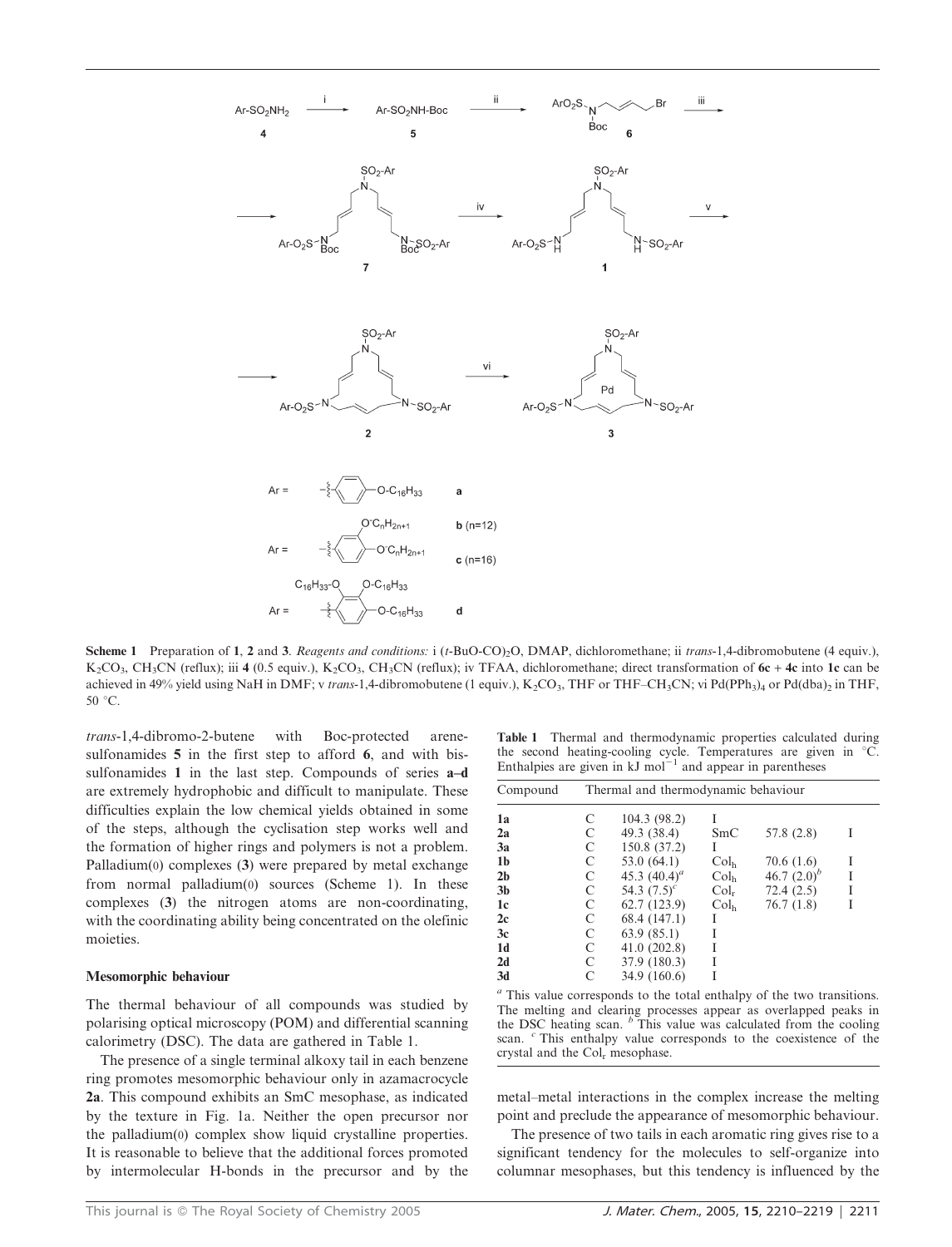

Fig. 1 Photomicrographs of the textures observed by polarising optical microscopy on cooling from the isotropic state: a) compound 1a SmC mesophase at 50 °C; b) compound 1b Col<sub>h</sub> mesophase at 65 °C; c) compound 3b  $Col_r$  mesophase at 60 °C.

structure of the central part of the mesogenic molecule. The open precursors 1b and 1c both show mesomorphic behaviour. The focal-conic texture of their mesophase, as it appears on cooling from the isotropic state (Fig. 1b), corresponds unequivocally to a hexagonal columnar organization. Closing the molecule with a third olefinic unit gives rise to triolefinic azamacrocycles that are either devoid of mesomorphic character, e.g., 2c, or are mesomorphic over a short range, e.g., 2b. Macrocycle 2b also shows a hexagonal columnar mesophase, as identified by POM. This situation is in contrast

to that described for 1,4,7-triaazacyclononanes, which are more flexible saturated macrocycles and show lamellar mesomorphism when they are substituted with three 3,4-dialkoxyphenyl groups. $3g$  Double bonds within the macrocycle must increase the rigidity of the system and this may give rise to a disk-like molecular shape that gives rise to columnar mesomorphism with a well-defined bidimensional arrangement. The palladium complex 3b shows a rectangular columnar mesophase, which is very viscous and shows an ill-defined texture by POM (Fig. 1c). This compound shows a melting process with low enthalpy value, as measured by DSC.

Compounds of series d show unexpected thermal behaviour. All three compounds in this series have a crystalline state that melts directly into the isotropic liquid on heating. The 2,3,4 trisubstitution pattern in the benzenesulfonamide does not promote mesomorphic behaviour—in contrast to 3,4-disubstitution. The terminal chains must have great importance in terms of the intermolecular interactions in the crystal structure, as can be deduced from the high enthalpy values of the melting processes.

#### X-Ray diffraction

X-Ray diffraction studies were performed on the liquid crystal phases of all the mesogenic compounds, except 2b on account of its short thermal mesophase range.

The X-ray patterns confirm that the mesophase of 2a is SmC, and the measured layer spacing is  $36 \text{ Å}$  (Table 2). This parameter is consistent with a single-layer arrangement of molecules. The molecular length estimated from Dreiding stereomodels for a fully-extended conformation is about 62 Å. In this estimation we considered that the molecules adopt a conformation in which the three 4-hexadecyloxyphenyl groups lie parallel to one another in such a way that one of these branches is oriented to the opposite side with respect to the other two (fork-like conformation, Fig. 2).<sup>7</sup> The difference between the experimentally measured layer thickness and the theoretical value is not unexpected for two reasons: (i) in an SmC mesophase the molecules are tilted; (ii) in all the fluid mesophases the hydrocarbon chains are in a molten state. These two effects lead to a significant decrease in the resulting layer thickness when compared to the predicted molecular length. Within the layers the molecules are arranged with an up-and-down statistical distribution of tilted, fork-like molecules.

The X-ray patterns of the compounds bearing six terminal chains (two alkoxy groups per ring) indicate that both open

Table 2 Structural data for the mesophases measured by X-ray diffraction. The columns list, respectively, the compound number, the temperature of the experiment, the mesophase type, and the measured parameters  $(d:$  layer thickness in the SmC phase;  $a, b:$  lattice constants in the columnar mesophases)

| Compound                                                 | $Temperature$ <sup><math>\circ</math></sup> C | Mesophase                                              | Parameters/Å                                                     |
|----------------------------------------------------------|-----------------------------------------------|--------------------------------------------------------|------------------------------------------------------------------|
| 2a<br>1 <sub>c</sub><br>1 <sub>b</sub><br>3 <sub>b</sub> | 55<br>75<br>61<br>65                          | SmC<br>Col <sub>h</sub><br>Col <sub>h</sub><br>$Col_r$ | $d = 36$<br>$a = 39.6$<br>$a = 35.6$<br>$a = 68.6$<br>$h = 27.6$ |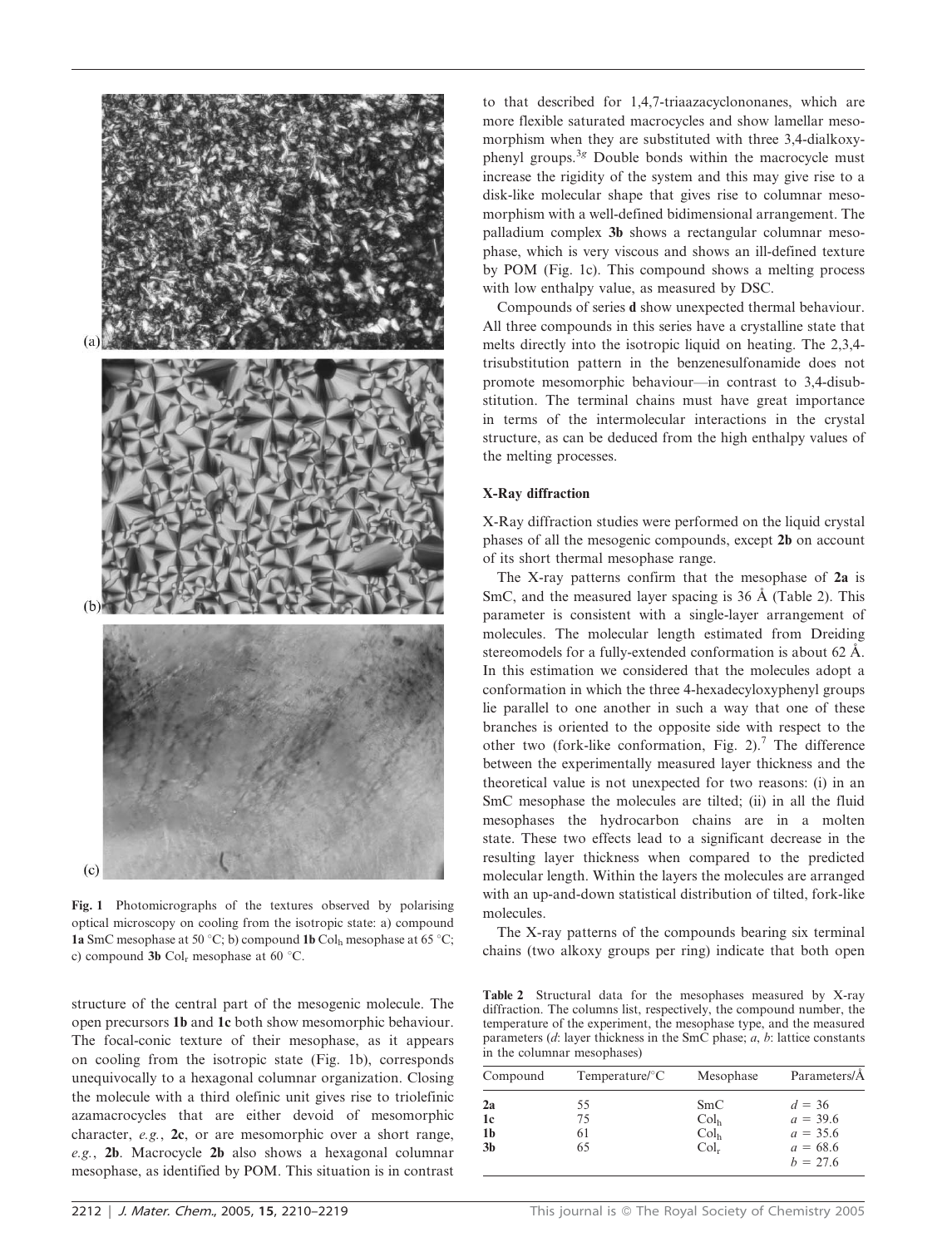

Fig. 2 Simplified smectic model for the SmC phase of the azamacrocycle 2a.

precursors 1c and 1b show a hexagonal columnar (Colh) mesophase. The hexagonal lattice constants a are 39.6  $\AA$ and 35.6 Å, respectively (Table 2). The difference of 4 Å is reasonable bearing in mind the different lengths of the peripheral chains. Moreover, from the measured lattice constant, the column cross section can be calculated as  $S =$  $a^2$ /3/2. The values obtained are 1358 Å<sup>2</sup> for 1c and 1096.5 Å<sup>2</sup> for 1b. These values are too large for stacking of single molecules and are consistent with a dimeric structure in which associated pairs of molecules form the stack (Fig. 3). The relationship between the density  $\rho$  of the compounds and the number  $Z$  of molecules in the unit cell is given by the following equation:

$$
\rho = (M/N)/(V/Z)
$$

where  $M$  is the molar mass (g),  $N$  the Avogadro number, and  $V$ the unit cell volume (cm<sup>3</sup>). From the previous equation  $Z$  can be deduced as

## $Z = (\rho V N) / M$

and V (in cm<sup>3</sup>) is calculated by the formula  $V = (\sqrt{3}/2)a^2c \times 10^{-24}$ for a hexagonal lattice, and  $V = abc \times 10^{-24}$  for a rectangular lattice, where  $a, b, c$  are the lattice constants in  $A$ . Considering a density equal to 1 g  $cm^{-3}$ , this means that in the proposed hexagonal columnar structure the mean stacking distance  $(c \text{ constant})$  between molecular pairs would be about 4.9 Å for 1c and 5.1 Å for 1b for  $Z = 2$ . These distances are reasonable compared to those found in other columnar mesophases. However their values cannot be experimentally confirmed due to the absence in the X-ray patterns of a maximum arising from the stacking periodicity. It can be deduced from this observation that there is no long-range order along the columnar axis in the mesophase of these compounds *(i.e.* these columnar mesophases are *disordered*). However, the estimated stacking distances are in fair agreement with those usually found in columnar liquid crystals.

It is possible that the proposed pairwise intermolecular association is induced by hydrogen-bonding interactions between the sulfonamide groups. The resulting dimers bear a



Fig. 3 Simplified dimeric model for the open precursors 1b and 1c with different possibilities for H-bond interactions between the sulfonamide groups marked with an arrow.

total number of twelve peripheral chains, and these chains are able to fully surround the dimeric core by curling in order to fill efficiently the outer part of the columns. Alternatively, one could also consider another kind of intermolecular association involving a polymer-like superstructure in which the sulfonamide groups of each molecule interact with different molecules. This supramolecular structure should be able to generate a columnar arrangement by winding itself around the column axis. In this structure, two adjacent molecules would be mutually rotated around the column axis and shifted by about 2.5 Å along this axis. The combination of rotation and shifting allows efficient packing. Nevertheless, the data reported here are not sufficient to give a more detailed description of the actual structure.

The presence of two dodecyloxy tails in each benzene ring favours the mesomorphic behaviour not only in the open precursor 1b but also in the closed azamacrocycle 2b and the Pd complex 3b. The macrocycle 2b shows a hexagonal columnar mesophase over a very narrow temperature range and this could not be examined with our X-ray set-up. The mesophase of the Pd complex 3b yielded a more complex pattern than the columnar mesophases described for 1c and 1b. The pattern contains four sharp maxima in the small-angle region corresponding to spacings of 34.3 Å, 25.6 Å, 17.1 Å and 13.8 Å. These maxima can be indexed, respectively, as the  $(2 0)$ ,  $(1 1)$ ,  $(4 0)$  and  $(0 2)$  reflections from a two-dimensional rectangular lattice with  $a = 68.6$  Å and  $b = 27.6$  Å. The mesophase of this compound is therefore columnar rectangular. Assuming that there are two columns per unit cell, the deduced column cross section is  $ab/2 = 947 \text{ Å}^2$ . This value compares well with the 1096.5  $A^2$  found for the hexagonal columnar mesophase of the analogous compound 1b. The smaller cross section found for 3b can be accounted for by a molecular tilt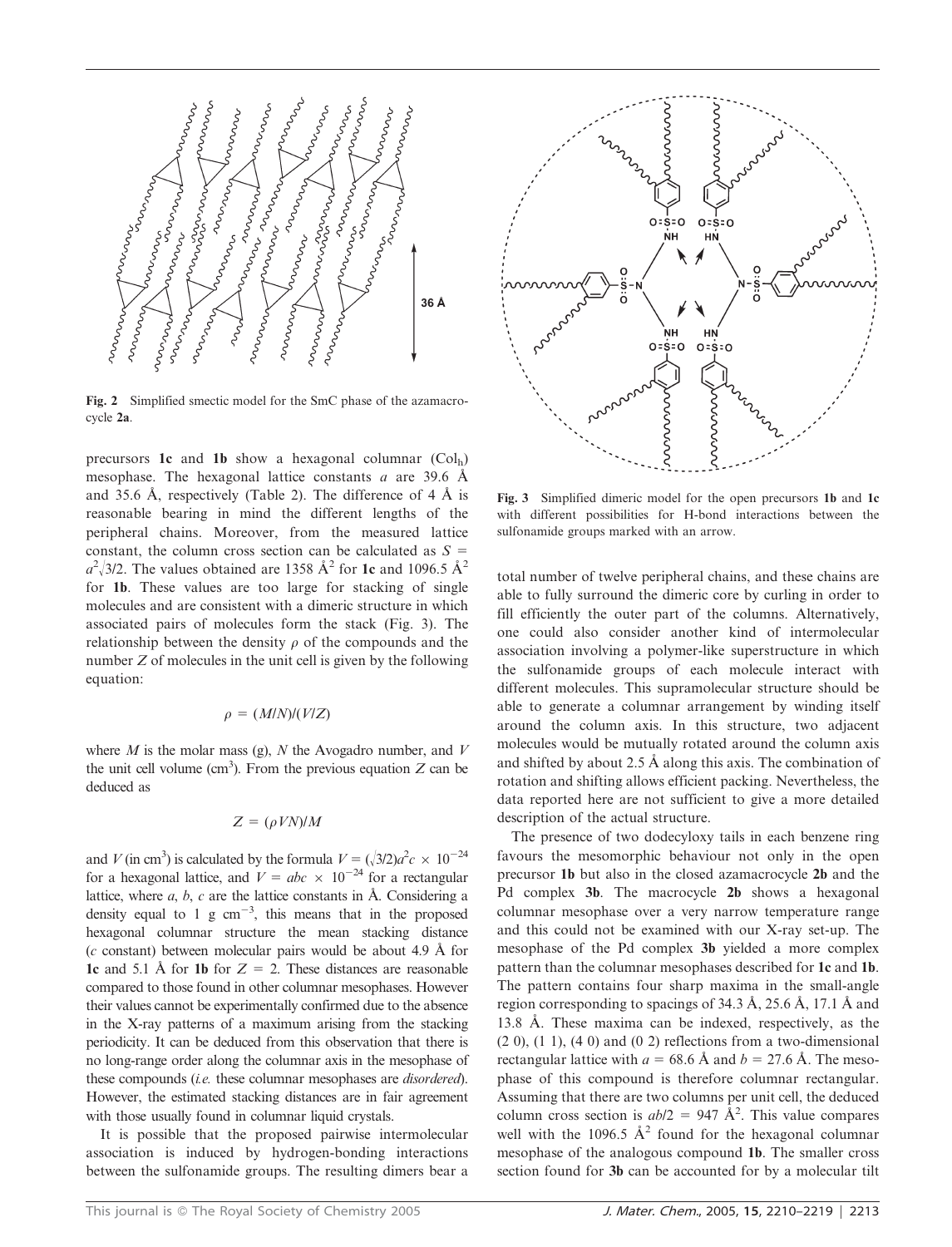with respect to the column axis in the rectangular columnar mesophase, a well-known phenomenon that produces an elliptical cross section in the columns. The symmetry of the rectangular columnar packing is probably  $c2mm$ , as deduced from the absence of reflections with Miller indexes  $h + k = 2n + 1$ . This symmetry is also consistent with the fact that the lattice constant  $a$  is much larger than  $b$ , because in a columnar mesophase with  $c2mm$  symmetry the long axis of the ellipses (cross section of the columns in the ab plane) is oriented along a.

In a similar way to compounds 1b and 1c, a reasonable density value is estimated if we assume that the rectangular mesophase consists of stacks of disk-like entities formed from two molecules 3b. In this case, hydrogen bonding is not possible and this sort of dimerization could well be related to a more efficient packing, in the sense that twelve peripheral tails are able to fill the outer surface of the columns. Although the low-temperature phase exhibited by this compound is crystalline in nature, the crystalline phase is mixed with a liquid crystal phase. This is indicated by the coexistence in the roomtemperature patterns of diffraction maxima due to both phases. However the relative amount of each of them depends on the thermal history. The proportion of crystalline phase is very small when the compound is cooled very quickly from the mesophase, whereas the proportion of crystalline phase increases when the cooling rate is slower or when a frozen sample is left for several hours at room temperature. These results are consistent with DSC results.

## **Conclusion**

The investigation of the mesomorphic properties of triolefinic azamacrocycles has led to the discovery of different types of mesomorphism, the nature of which depends on the number of tails in the benzene ring of the arenesulfonamide groups. The presence of one terminal tail in each benzene ring promotes calamitic-like behaviour only for the closed macrocycle (2a). 2,3,4-Trisubstitution of the benzenesulfonamide group gives compounds that are not mesogenic. In contrast, 3,4-dialkoxybenzenesulfonamide derivatives lead to molecules that show columnar mesomorphism. In general, the three types of derivative, *i.e.* the open precursor  $1$  (1b and 1c with two olefinic units), the triolefinic macrocycle 2b and its palladium(0) complex 3b, give rise to hexagonal or rectangular columnar arrangements. The columns consist, in all cases, of stacks of dimeric units formed by the association of the molecular components. This association seems to be more favourable in the open precursor due to the possibility of H-bonding interactions.

## Experimental

#### Synthesis of arenesulfonamides 4a–d

The four benzenesulfonamides were prepared following the methodology described by Hanby and Rydon<sup>8</sup> from the corresponding easily prepared substituted benzenes, obtained by alkylation of the respective phenols (references: hexadecyloxybenzene,<sup>9</sup> 1,2-didodecyloxybenzene,<sup>10</sup> 1,2-dihexadecyloxybenzene,<sup>11</sup> 1,2,3-trihexadecyloxybenzene.<sup>12</sup> Compound 4a was

previously described (melting point and elemental analysis were given in ref. 8). Compounds 4b–d are new compounds.

Analytical data. Hexadecyloxybenzenesulfonamide, 4a. Yield 73%. Mp 108 °C (lit. 111 °C $^8$ ). <sup>1</sup>H NMR (250 MHz, CDCl<sub>3</sub>):  $\delta$ 0.90 (t,  $J = 6.9$  Hz, 6H), 1.20–1.50 (m, 26H), 1.83 (m, 2H), 4.03  $(t, J = 6.5 \text{ Hz}, 2\text{H}), 4.77 \text{ (s, } 2\text{H}, \text{NH}_2), 6.99 \text{ (dm}, J = 8.9 \text{ Hz},$ 2H), 7.87 (dm,  $J = 8.9$  Hz, 2H). <sup>13</sup>C NMR (62.5 MHz, CDCl3): d 13.8, 22.4, 25.7, 28.7, 29.1, 29.4, 31.7, 68.3, 114.4, 128.3, 133.1, 162.4. IR (neat)  $v/cm^{-1}$ : 3358, 3259, 2920, 2850, 1158. C<sub>22</sub>H<sub>39</sub>NO<sub>3</sub>S (397.62 g mol<sup>-1</sup>).

3,4-Bis(dodecyloxy)benzenesulfonamide, 4b. Yield 70%. Mp 97–99 °C. <sup>1</sup>H NMR (250 MHz, CDCl<sub>3</sub>):  $\delta$  0.90 (t, J = 6.5 Hz, 6H), 1.20–1.55 (complex absorption, 36H), 1.85 (m, 4H), 4.03  $(t, J = 6.6 \text{ Hz}, 2\text{H})$ , 4.06  $(t, J = 6.6 \text{ Hz}, 2\text{H})$ , 4.84 (br s, 2H, NH<sub>2</sub>), 6.92 (d,  $J = 8.4$  Hz, 1H), 7.40 (d,  $J = 2.3$  Hz, 1H), 7.51 (dd,  $J = 8.4$  and 2.3 Hz, 1H). <sup>13</sup>C NMR (62.5 MHz, CDCl<sub>3</sub>):  $\delta$ 13.8, 22.4, 25.7, 28.7, 28.8, 29.1, 29.34, 29.37, 29.4, 31.6, 69.0, 69.2, 110.7, 111.9, 119.7, 133.2, 148.8, 152.4. IR (neat)  $v/cm^{-1}$ : 3358, 3261, 2919, 2851, 1587, 1292, 1266, 1160, 1142. Anal. Calc. for C<sub>30</sub>H<sub>55</sub>NO<sub>4</sub>S (525.83 g mol<sup>-1</sup>): C 68.53, H 10.54, N 2.66, S 6.10; Found: C 68.41, H 10.53, N 2.65, S 6.02%.

3,4-Bis(hexadecyloxy)benzenesulfonamide, 4c. Yield 83%. Mp 100–101 °C. <sup>1</sup>H NMR (250 MHz, CDCl<sub>3</sub>):  $\delta$  0.90 (t,  $J = 6.5$  Hz, 6H), 1.43 (br s, 48H), 1.49 (complex absorption, 4H), 1.85, (m, 4H), 4.03 (t,  $J = 6.4$  Hz, 2H), 4.06 (t,  $J = 6.4$  Hz, 2H), 4.76 (s, 2H, NH<sub>2</sub>), 6.93 (d,  $J = 8.5$  Hz, 1H), 7.40 (d,  $J = 2.2$  Hz, 1H), 7.52 (dd,  $J = 8.5$  and 2.2 Hz, 1H). <sup>13</sup>C NMR (62.5 MHz, CDCl3): d 14.5, 23.1, 26.35, 26.37, 29.4, 29.5, 29.8, 30.0, 30.1, 30.13, 32.3, 32.4, 69.7, 69.9, 111.4, 112.5, 120.5, 133.7, 149.5, 153.2. IR (neat)  $v/cm^{-1}$ : 3356, 3258, 2917, 1267, 1144. Anal. Calc. for  $C_{38}H_{71}NO_4S$  (638.05 g mol<sup>-1</sup>): C 71.53, H 11.22, N 2.20, S 5.03; Found: C 71.52, H 11.26, N 2.21, S 4.62%.

2,3,4-Tris(hexadecyloxy)benzenesulfonamide, 4d. Yield 44%. Mp 86–87 °C. <sup>1</sup>H NMR (250 MHz, CDCl<sub>3</sub>):  $\delta$  0.91 (t, J = 6.8 Hz, 9H), 1.20–1.60 (complex absorption, 78H), 1.83 (complex absorption, 6H), 4.01 (t,  $J = 6.5$  Hz, 2H), 4.04 (t,  $J = 6.4$  Hz, 2H), 4.27 (t,  $J = 6.9$  Hz, 2H), 5.06 (br s, 2H, NH<sub>2</sub>), 6.69 (d,  $J = 8.8$  Hz, 1H), 7.56 (d,  $J = 8.8$  Hz, 1H). <sup>13</sup>C NMR  $(62.5 \text{ MHz}, \text{CDCl}_3)$ :  $\delta$  13.8, 22.4, 25.6, 25.8, 25.9, 28.9, 29.1, 29.2, 29.3, 29.35, 29.4, 29.45, 29.9, 30.1, 31.7, 68.8, 73.5, 75.0, 106.8, 122.3, 127.8, 141.9, 149.9, 157.3. IR (neat)  $v/cm^{-1}$ : 339, 3266, 2954, 2848, 1586, 1490, 1336, 1178, 1087. Anal. Calc. for  $C_{54}H_{103}NO_5S$  (878.48 g mol<sup>-1</sup>): C 73.83, H 11.82, N 1.59, S 3.65; Found: C 74.10, H 11.43, N 1.56, S 3.46%.

#### Synthesis of N-(tert-butyloxycarbonyl)arenesulfonamides 5a–d

These new compounds were prepared according to the general method in ref. 13.

N-(tert-Butyloxycarbonyl)-4-(hexadecyloxy)benzenesulfonamide, 5a. Yield 83%. Mp 57–58 °C. <sup>1</sup>H NMR (250 MHz, CDCl<sub>3</sub>):  $\delta$  0.90 (t,  $J = 6.3$  Hz, 3H), 1.20–1.50 (m, 26H), 1.41  $(s, 9H)$ , 1.83 (m, 2H), 4.04 (t,  $J = 6.6$  Hz, 2H), 7.00 (dm,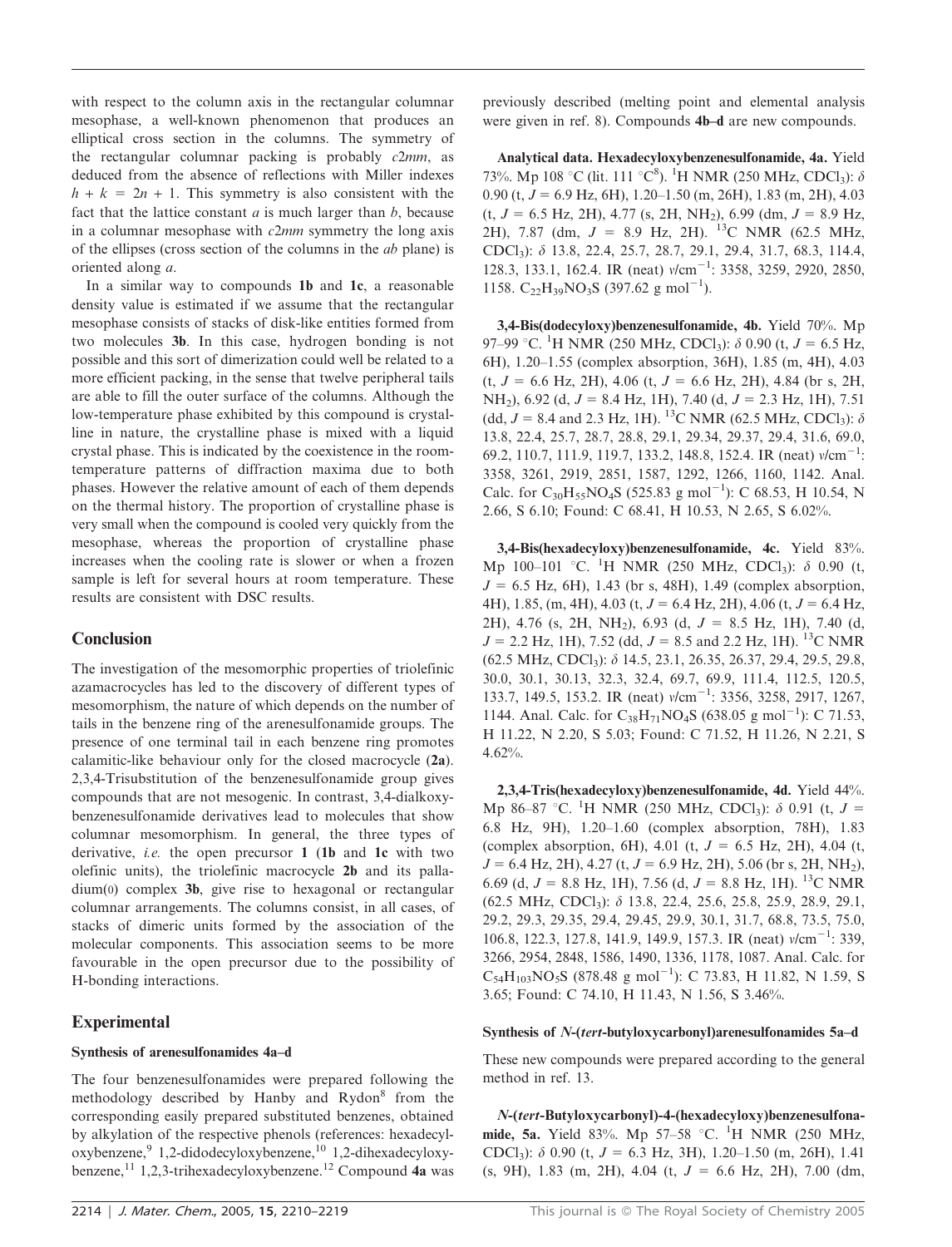$J = 9.0$  Hz, 2H), 7.95 (dm,  $J = 9.0$  Hz 2H). <sup>13</sup>C NMR (62.5 MHz, CDCl3): d 13.8, 22.4, 25.7, 27.6, 28.8, 29.1, 29.27, 29.29, 29.37, 29.40, 31.7, 68.3, 83.6, 114.2, 129.8, 130.2, 149.0, 163.1. IR (neat)  $v/cm^{-1}$ : 3284, 2919, 1747, 1149. Anal. Calc. for  $C_{27}H_{47}NO_5S$  (497.74 g mol<sup>-1</sup>): C 65.15, H 9.52, N 2.81, S 6.44; Found: C 65.18, H 9.64, N 2.78, S 6.15%.

N-(tert-Butyloxycarbonyl)-3,4-bis(dodecyloxy)benzenesul**fonamide, 5b.** Yield 86%. Mp 66–67 °C. <sup>1</sup>H NMR (250 MHz, CDCl<sub>3</sub>):  $\delta$  0.90 (t, J = 6.6 Hz, 6H), 1.20–1.56 (complex absorption, 36 H), 1.41 (s, 9H), 1.86 (m, 4H), 4.05 (t,  $J = 6.6$  Hz, 2H), 4.07 (t,  $J = 6.4$  Hz, 2H), 6.94 (d,  $J = 8.6$  Hz, 1H), 7.48 (d,  $J = 2.3$  Hz, 1H), 7.60 (dd,  $J = 8.6$  and 2.3 Hz, 1H). <sup>13</sup>C NMR (62.5 MHz, CDCl3): d 13.8, 22.4, 25.7, 27.6, 28.7, 28.8, 29.1, 29.33, 29.36, 29.40, 31.6, 68.9, 69.2, 83.5, 111.4, 112.2, 122.0, 129.8, 148.4, 149.0, 153.3. IR (neat) vcm<sup>-1</sup>: 3347, 2915, 2848, 1742, 1585, 1132. Anal. Calc. for  $C_{35}H_{63}NO_6S$  $(625.95 \text{ g mol}^{-1})$ : C 67.16, H 10.14, N 2.24, S 5.12; Found: C 67.22, H 10.13, N 2.19, S 4.98%.

N-(tert-Butyloxycarbonyl)-3,4-bis(hexadecyloxy)benzenesulfonamide, 5c. Yield 89%. Mp 73 °C. <sup>1</sup>H NMR (250 MHz, CDCl<sub>3</sub>):  $\delta$  0.90 (t, J = 6.6 Hz, 6H), 1.20–1.50 (complex absorption, 52 H), 1.41 (s, 9H), 1.87 (m, 4H), 4.05 (t,  $J = 6.4$  Hz, 2H), 4.07 (t,  $J = 6.4$  Hz, 2H), 6.94 (d,  $J = 8.6$  Hz, 1H), 7.47 (d,  $J = 2.2$  Hz, 1H), 7.60 (dd,  $J = 8.6$  and 2.2 Hz, 1H). <sup>13</sup>C NMR (62.5 MHz, CDCl3): d 13.8, 22.4, 25.7, 27.6, 28.7, 28.8, 29.1, 29.11, 29.3, 29.4, 29.43, 31.7, 68.98, 69.03, 83.5, 111.5, 112.3, 122.1, 129.8, 148.5, 148.8, 153.4. IR (neat)  $v/cm^{-1}$ : 3295, 2917, 2849, 1745, 1131. Anal. Calc. for  $C_{43}H_{79}NO_6S$  $(738.17 \text{ g mol}^{-1})$ : C 69.97, H 10.79, N 1.90, S 4.34; Found: C 69.83, H 11.51, N 1.84, S 4.30%.

N-(tert-Butyloxycarbonyl)-2,3,4-tris(hexadecyloxy)benzenesulfonamide, 5d. Yield 98%. Mp 70–72 °C. <sup>1</sup>H NMR (250 MHz, CDCl<sub>3</sub>):  $\delta$  0.90 (t,  $J = 6.6$  Hz, 9H), 1.20–1.55 (complex absorption, 78 H), 1.37 (s, 9H), 1.80 (m, 6H), 3.96 (t,  $J = 6.5$  Hz, 2H), 4.04 (t,  $J = 6.4$  Hz, 2H), 4.23 (t,  $J = 6.9$  Hz, 2H), 6.72 (d,  $J = 9.0$  Hz, 1H), 7.16 (br s, 1H, NH), 7.70 (d,  $J = 9.0$  Hz, 1H). <sup>13</sup>C NMR (62.5 MHz, CDCl<sub>3</sub>):  $\delta$  14.5, 23.1, 26.3, 26.47, 26.52, 28.2, 29.5, 29.8, 29.9, 29.98, 30.01, 30.04, 30.09, 30.13, 30.2, 30.6, 30.7, 32.3, 69.5, 74.2, 75.3, 83.9, 107.1, 124.2, 126.9, 142.3, 149.7, 151.6, 158.9. IR (neat)  $v/cm^{-1}$ : 3263, 3915, 2847, 1742, 1579, 1465, 1125, 1085. Anal. Calc. for  $C_{59}H_{111}NO_7S$  $(978.59 \text{ g mol}^{-1})$ : C 72.41, H 11.43, N 1.43, S 3.28; Found: C 72.14, H 11.78, N 1.43, S 2.98%.

## Synthesis of N-[(E)-4-bromo-2-butenyl]-N-(tert-butyloxycarbonyl)arenesulfonamides 6a–d

N-[(E)-4-Bromo-2-butenyl]-N-(tert-butyloxycarbonyl)-[4- (hexadecyloxy)]benzenesulfonamide, 6a. General procedure. A stirred mixture of 5a (2.00 g, 4.0 mmol), 1,4-dibromo-2-butene (3.54 g, 16.0 mmol), anhydrous potassium carbonate (2.78 g, 20.0 mmol) and acetonitrile (70 mL) was heated under reflux for 14 h. The salts were filtered off and the filtrate was evaporated. The residue was chromatographed on silica gel with hexanes–diethyl ether  $(9.5: 0.5)$  to afford 6a  $(1.50 \text{ g}, 59\%$ yield) as a white solid. Mp 46–47 °C. <sup>1</sup>H NMR (250 MHz,

CDCl<sub>3</sub>):  $\delta$  0.88 (t,  $J = 6.5$  Hz, 3H), 1.20–1.50 (complex absorption, 26H), 1.27 (s, 9H), 1.81 (m, 2H), 3.96 (d,  $J = 6.9$  Hz, 2H), 4.02 (t,  $J = 6.5$  Hz, 2H), 4.44 (d,  $J = 5.6$  Hz, 2H), 5.92 (m, 2H), 6.95 (d,  $J = 9.0$  Hz, 2H), 7.85 (d,  $J = 9.0$  Hz, 2H). <sup>13</sup>C NMR (62.5 MHz, CDCl<sub>3</sub>): δ 13.8, 22.4, 25.7, 27.7, 28.8, 29.1, 29.27, 29.30, 29.37, 29.40, 31.3, 31.7, 46.9, 68.3, 84.1, 114.0, 129.7, 130.0, 130.2, 130.8, 150.5, 162.8. IR (neat)  $v/cm^{-1}$ : 2921, 2850, 1724, 1157. Anal. Calc. for  $C_{31}H_{52}BrNO_5S$  $(630.73 \text{ g mol}^{-1})$ : C 59.03, H 8.31, N 2.22, S 3.08; Found: C 59.01, H 8.36, N 2.21, S 3.91%.

 $N-[E]-4-{\rm Bromo-2-buteny}$ ]- $N-(tert-butyloxycarbonyl)-[3,4$ bis(dodecyloxy)]benzenesulfonamide, 6b. This compound was obtained in the same way as 6a. Silica gel chromatography was performed with mixtures of hexanes–ethyl acetate of increasing polarity. Yield 68%. Colourless oil. <sup>1</sup>H NMR (250 MHz, CDCl<sub>3</sub>):  $\delta$  0.90 (t,  $J = 6.6$  Hz, 6H), 1.20–1.56 (complex absorption, 36H), 1.39 (s, 9H), 1.85 (m, 4H), 3.98 (d,  $J = 6.8$  Hz, 2H), 4.04 (t,  $J = 6.6$  Hz, 2H), 4.07 (d,  $J = 6.6$  Hz, 2H), 4.45 (d,  $J = 5.4$  Hz, 2H), 5.91 (sept., 1H), 5.96 (sept. 1H), 6.92 (d,  $J = 8.6$  Hz, 1H), 7.39 (d,  $J = 2.2$  Hz, 2H), 7.50 (dd,  $J = 8.6$ and 2.2 Hz, 1H). <sup>13</sup>C NMR (62.5 MHz, CDCl<sub>3</sub>):  $\delta$  13.8, 22.4, 25.65, 25.68, 27.6, 28.7, 28.8, 29.1, 29.31, 29.36, 29.39, 31.2, 31.6, 47.0, 69.0, 69.4, 84.0, 111.5, 112.7, 121.9, 129.6, 129.9, 130.9, 148.2, 150.4, 153.1. IR (neat)  $v/cm^{-1}$ : 2922, 2852, 1730, 1587, 1137, 632. Anal. Calc. for  $C_{39}H_{68}BrNO_6S$  $(758.94 \text{ g mol}^{-1})$ : C 61.72, H 9.03, N 1.85, S 4.23; Found: C 61.76, H 9.01, N 1.81, S 4.13%.

N-[(E)-4-Bromo-2-butenyl]-N-(tert-butyloxycarbonyl)-[3,4 bis(hexadecyloxy)]benzenesulfonamide, 6c. This compound was obtained in the same way as 6a. Silica gel chromatography was performed with mixtures of hexanes–ethyl acetate of increasing polarity. Yield 70%. Mp 34-35 °C. <sup>1</sup>H NMR (250 MHz, CDCl<sub>3</sub>):  $\delta$  0.90 (t,  $J = 6.4$  Hz, 6H), 1.20–1.50 (complex absorption, 43H), 1.39 (s, 9H), 1.85 (m, 4H), 3.98 (d,  $J = 6.2$  Hz, 2H), 4.04 (t,  $J = 6.8$  Hz, 2H), 4.07 (d,  $J = 7.0$  Hz, 2H), 4.45 (d,  $J = 5.4$  Hz, 2H), 5.91 (sept., 1H), 5.96 (sept. 1H), 6.92 (d,  $J = 8.2$  Hz, 1H), 7.39 (d,  $J = 1.3$  Hz, 2H), 7.50 (dd,  $J = 8.2$ and 1.3 Hz, 1H). <sup>13</sup>C NMR (62.5 MHz, CDCl<sub>3</sub>):  $\delta$  13.8, 22.4, 25.68, 25.71, 27.6, 28.7, 28.8, 29.1, 29.3, 29.38, 29.43, 31.2, 31.7, 47.0, 69.0, 69.4, 84.0, 111.5, 112.7, 121.9, 129.7, 129.9, 130.9, 148.2, 150.4, 153.1. IR (neat)  $v/cm^{-1}$ : 2915, 2848, 1727, 1137. Anal. Calc. for  $C_{47}H_{84}BrNO_6S$  (871.15 g mol<sup>-1</sup>): C 64.80, H 9.72, N 1.61, S 3.68; Found: C 64.77, H 9.74, N 1.58, S 3.49%.

N-[(E)-4-Bromo-2-butenyl]-N-(tert-butyloxycarbonyl)-[2,3,4 tris(hexadecyloxy)]benzenesulfonamide, 6d. This compound was obtained in the same way as 6a, using mixtures of acetonitrile–tetrahydrofuran (THF) (9 : 1) as solvents. Silica gel chromatography was performed with hexanes–diethyl ether  $(9.5 : 0.5)$ . Yield 76%. Mp 56–58 °C. <sup>1</sup>H NMR (250 MHz, CDCl<sub>3</sub>):  $\delta$  0.90 (t,  $J = 6.5$  Hz, 9H), 1.20–1.60 (complex absorption, 78H), 1.33 (s, 9H), 1.82 (m, 6H), 3.92–4.10 (complex absorption, 6H), 4.19 (t,  $J = 7.2$  Hz, 2H), 4.48 (d,  $J = 4.2$  Hz, 2H), 6.00 (complex absorption, 2H), 6.70 (d,  $J =$ 9.0 Hz, 1H), 7.71 (d,  $J = 9.0$  Hz, 1H). <sup>13</sup>C NMR (62.5 MHz, CDCl3): d 13.8, 22.4, 25.5, 25.80, 25.83, 27.6, 28.0, 28.9, 29.1,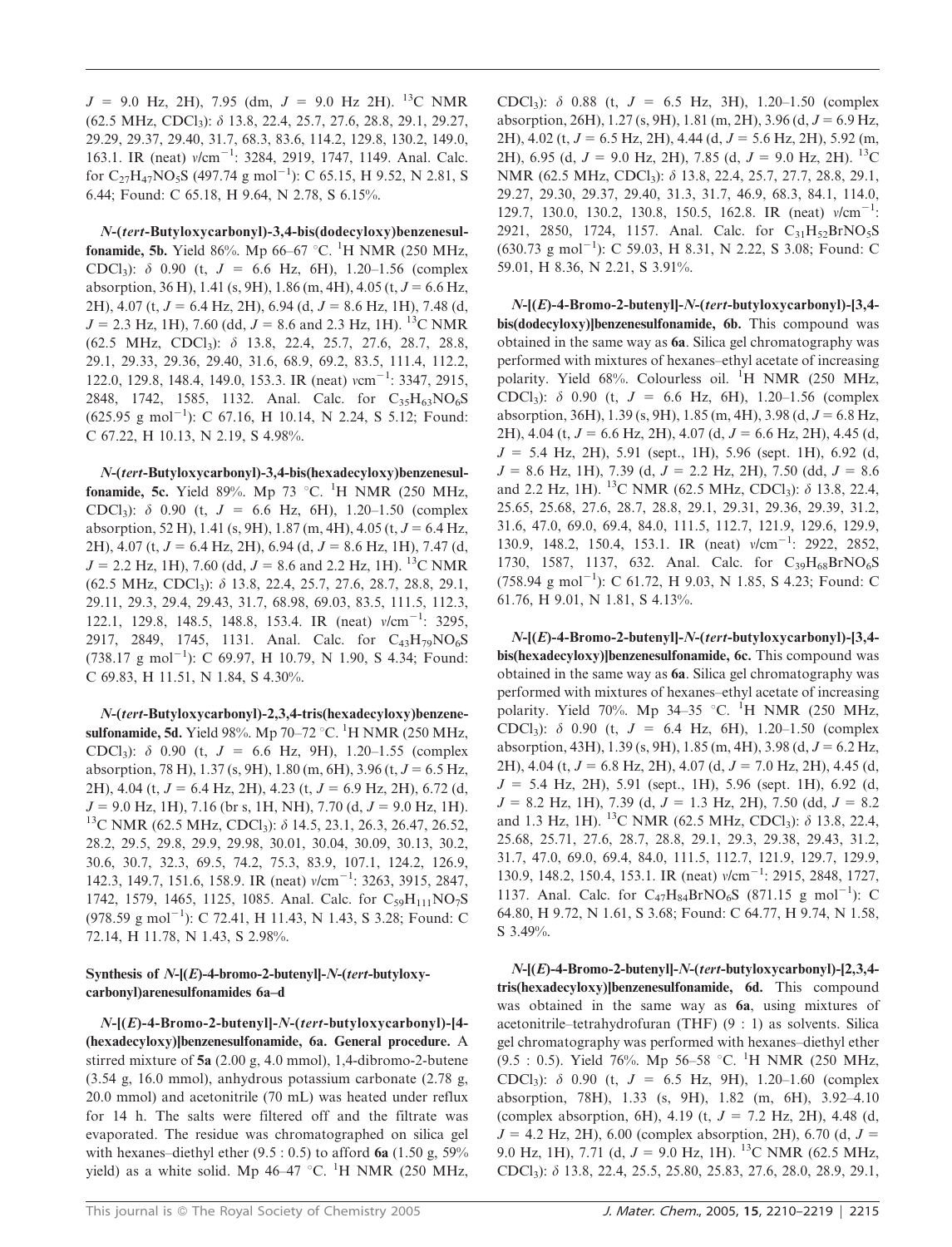29.27, 29.32, 29.36, 29.42, 29.45, 30.0, 31.6, 31.7, 68.8, 73.6, 74.6, 83.5, 106.1, 124.9, 126.8, 128.7, 130.9, 141.5, 150.5, 151.0, 157.9. IR (neat)  $v/cm^{-1}$ : 2917, 2850, 1724, 1582, 1468, 1350, 1135, 1073. Anal. Calc. for  $C_{63}H_{116}BrNO_7S$  (1111.58 g mol<sup>-1</sup>): C 68.07, H 10.52, N 1.26, S 2.88; Found: C 68.15, H 10.65, N 1.08, S 2.64%.

## Synthesis of (E,E)-1,6,11-tris(arylsulfonyl)-1,11-bis(tertbutyloxycarbonyl)-1,6,11-triazaundeca-3,8-dienes, 7a–d

 $(E,E)$ -1,11-Bis(tert-butyloxycarbonyl)-1,6,11-tris{[4-(hexadecyloxy)phenyl]sulfonyl}-1,6,11-triazaundeca-3,8-diene, 7a. General procedure. A stirred mixture of sulfonamide 4a (0.38 g, 0.95 mmol), bromosulfomanide 6a (1.20 g, 1.9 mmol), anhydrous potassium carbonate (0.79 g, 5.7 mmol) and acetonitrile (30 mL) was heated under reflux for 14 h. The salts were filtered off and the filtrate was evaporated. The residue was chromatographed on silica gel with hexanes– diethyl ether  $(9 : 1)$  to afford 7a  $(1.22 \text{ g}, 86\% \text{ yield})$  as a colourless oil. <sup>1</sup>H NMR (250 MHz, CDCl<sub>3</sub>):  $\delta$  0.91 (t,  $J = 6.5$  Hz, 9H), 1.18–1.60 (complex absorption, 78H), 1.37 (s, 18H), 1.82 (m, 6H), 3.83 (d,  $J = 5.9$  Hz, 4H), 4.03 (t,  $J = 6.5$  Hz, 6H), 4.39 (d,  $J = 5.6$  Hz, 4H), 5.60 (dt,  $J = 15.4$ and 5.9 Hz, 2H), 5.76 (dt,  $J = 15.4$  and 5.6 Hz, 2H), 6.97 (d,  $J = 8.9$  Hz, 2H), 6.98 (d,  $J = 8.9$  Hz, 4H), 7.75 (d,  $J = 8.9$  Hz, 2H), 7.84 (d,  $J = 8.9$  Hz, 4H). <sup>13</sup>C NMR (62.5 MHz, CDCl<sub>3</sub>):  $\delta$ 13.8, 22.4, 25.7, 27.7, 28.8, 29.1, 29.4, 31.7, 47.3, 47.7, 68.3, 83.9, 114.0, 114.5, 127.9, 129.0, 129.7, 130.0, 131.05, 131.10, 150.5, 162.2, 162.8. IR (neat)  $v/cm^{-1}$ : 2923, 2854, 1729, 1596, 1357, 1259, 1158. Anal. Calc. for  $C_{84}H_{141}N_3O_{13}S_3$  $(1497.25 \text{ g mol}^{-1})$ : C 67.39, H 9.49, N 2.81, S 6.42; Found: C 67.31, H 9.39, N 2.78, S 6.14%.

 $(E,E)$ -1,11-Bis(tert-butyloxycarbonyl)-1,6,11-tris{[3,4-di-(dodecyloxy)phenyl]sulfonyl}-1,6,11-triazaundeca-3,8-diene, 7b. This compound was obtained in the same way as 7a. Silica gel chromatography was performed with hexanes–ethyl acetate (9.7 : 0.3). Yield 54%. Colourless oil. <sup>1</sup>H NMR (250 MHz, CDCl<sub>3</sub>):  $\delta$  0.89 (t,  $J = 6.6$  Hz, 18H), 1.20–1.55 (complex absorption, 108H), 1.35 (s, 18H), 1.84 (m, 12H), 3.82 (d,  $J = 5.9$  Hz, 4H), 4.02 (t,  $J = 6.4$  Hz, 6H), 4.05 (t,  $J = 6.5$  Hz, 6H), 4.36 (d,  $J = 5.2$  Hz, 4H), 5.60 (dt,  $J = 15.4$  and 6.1 Hz, 2H), 5.77 (dt,  $J = 15.4$  and 5.6 Hz, 2H), 6.92 (d,  $J = 8.6$  Hz, 1H), 6.93 (d,  $J = 8.6$  Hz, 2H), 7.36 (d,  $J = 2.2$  Hz, 1H), 7.39 (d,  $J = 2.2$  Hz, 2H), 7.44 (dd,  $J = 8.6$  and 2.2 Hz, 3H). <sup>13</sup>C NMR  $(62.5 \text{ MHz}, \text{CDCl}_3)$ :  $\delta$  13.8, 22.4, 25.66, 25.69, 27.6, 28.7, 28.8, 28.9, 29.1, 29.2, 29.3, 29.4, 31.6, 47.4, 47.7, 68.86, 68.91, 69.2, 69.3, 83.7, 111.6, 112.2, 112.7, 120.6, 121.6, 127.9, 129.8, 131.1, 131.2, 148.1, 148.8, 150.4, 152.4, 153.0. IR (neat)  $v/cm^{-1}$ : 2921, 2852, 1728, 1587, 1260, 1136, 718. Anal. Calc. for  $C_{108}H_{189}N_3O_{16}S_3$  (1881.89 g mol<sup>-1</sup>): C 68.93, H 10.12, N 2.23, S 5.11; Found: C 68.89, H 9.86, N 2.19, S 4.99%.

 $(E,E)$ -1,11-Bis(tert-butyloxycarbonyl)-1,6,11-tris{[3,4-di(hexadecyloxy)phenyl]sulfonyl}-1,6,11-triazaundeca-3,8-diene, 7c. This compound was obtained in the same way as 7a. Silica gel chromatography was performed with hexanes–ethyl acetate (9.9 : 0.1). Yield 19%. Mp 47 °C. <sup>1</sup>H NMR (250 MHz, CDCl<sub>3</sub>):  $\delta$  0.90 (t,  $J = 6.5$  Hz, 18H), 1.20–1.60 (complex absorption, 156H), 1.43 (s, 18H), 1.84 (m, 12H), 3.83 (d,  $J = 6.1$  Hz, 4H), 4.03 (t,  $J = 6.5$  Hz, 6H), 4.06 (t,  $J = 6.6$  Hz, 6H), 4.36 (d,  $J = 5.2$  Hz, 4H), 5.61 (dt,  $J = 15.4$  and 6.1 Hz, 2H), 5.78 (dt,  $J = 15.4$  and 5.5 Hz, 2H), 6.93 (d,  $J = 8.5$  Hz, 1H), 6.94 (d,  $J =$ 8.5 Hz, 2H), 7.36 (d,  $J = 2.2$  Hz, 1H), 7.39 (d,  $J = 2.2$  Hz, 2H), 7.45 (dd,  $J = 8.5$  and 2.2 Hz, 3H). <sup>13</sup>C NMR (62.5 MHz, CDCl3): d 13.8, 22.4, 25.70, 25.74, 27.6, 28.76, 28.84, 28.9, 29.0, 29.09, 29.12, 29.2, 29.39, 29.44, 31.7, 47.4, 47.8, 68.9, 69.0, 69.3, 69.4, 83.8, 111.7, 112.3, 112.8, 120.7, 121.6, 128.0, 129.8, 131.2, 131.3, 148.2, 148.8, 150.5, 152.4, 153.1. IR (neat) v/cm<sup>-1</sup>: 2915, 2849, 1727, 1262, 1136. Anal. Calc. for  $C_{132}H_{237}N_3O_{16}S_3$  (2218.53 g mol<sup>-1</sup>): C 71.46, H 10.77, N 1.89, S 4.34; Found: C 71.32, H 11.22, N 1.81, S 3.63%.

 $(E,E)$ -1,11-Bis(tert-butyloxycarbonyl)-1,6,11-tris{[2,3,4-tri-(hexadecyloxy)phenyl]sulfonyl}-1,6,11-triazaundeca-3,8-diene, 7d. This compound was obtained in the same way as 7a, using mixtures of acetonitrile–tetrahydrofuran (9 : 1) as solvents. Silica gel chromatography was performed with hexanes– diethyl ether (9.5 : 0.5). Yield 81%. Mp 30-33 °C. <sup>1</sup>H NMR (250 MHz, CDCl<sub>3</sub>):  $\delta$  0.91 (t,  $J = 6.6$  Hz, 27H), 1.20–1.60 (complex absorption, 252H), 1.80 (m, 18H), 3.95 (apparent t,  $J = 6.6$  Hz, 8H), 4.03 (apparent t,  $J = 5.8$  Hz, 8H), 4.18 (complex absorption, 6H), 4.39 (apparent d,  $J = 4.9$  Hz, 4H), 5.65 (dt,  $J = 15.2$  and 6.1 Hz, 2H), 5.80 (dt,  $J = 15.1$  and 5.4 Hz, 2H), 6.67 (d,  $J = 9.0$  Hz, 1H), 6.68 (d,  $J = 9.0$  Hz, 2H), 7.58 (d,  $J = 9.0$  Hz, 1H), 7.68 (d,  $J = 9.0$  Hz, 2H). <sup>13</sup>C NMR  $(62.5 \text{ MHz}, \text{CDCl}_3)$ :  $\delta$  13.8, 22.4, 25.56, 25.62, 25.8, 25.9, 26.0, 27.6, 28.9, 29.0, 29.1, 29.2, 29.3, 29.4, 29.45, 29.48, 29.9, 30.0, 30.3, 31.7, 47.48, 47.53, 47.9, 48.0, 68.8, 73.6, 74.5, 74.6, 83.1, 106.0, 125.4, 126.5, 126.7, 127.8, 130.2, 141.3, 142.3, 150.5, 151.0, 151.2, 157.0, 157.7. IR (neat)  $v/cm^{-1}$ : 2916, 2849, 1725, 1580, 1467, 1137, 1087. Anal. Calc. for C<sub>180</sub>H<sub>333</sub>N<sub>3</sub>O<sub>19</sub>S<sub>3</sub> (2939.82 g mol<sup>-1</sup>): C 73.54, H 11.42, N 1.43, S 3.27; Found: C 73.39, H 11.40, N 1.41, S 3.15%.

## Synthesis of (E,E)-1,6,11-tris(arylsulfonyl)-1,6,11-triazaundeca-3,8-dienes 1a–d

 $(E,E)$ -1,6,11-Tris{[4-(hexadecyloxy)phenyl]sulfonyl}-1,6,11triazaundeca-3,8-diene, 1a. General procedure. Trifluoroacetic acid (10 mL) was added to a solution of  $7a(0.57 g, 0.38 mmol)$ in dichloromethane (10 mL). The mixture was stirred at room temperature for 4 h and evaporated to dryness. The residue was partitioned between dichloromethane and water. The organic layer was dried with anhydrous  $Na<sub>2</sub>SO<sub>4</sub>$  and evaporated to afford practically pure 1a (0.45 g, 91% yield) as a white solid. A sample for elemental analysis was purified by digestion in CHCl<sub>3</sub>-hexanes (1 : 1). Mp 109-111 °C. <sup>1</sup>H NMR (250 MHz, CDCl<sub>3</sub>):  $\delta$  0.90 (t, J = 6.6 Hz, 9H), 1.18–1.57 (complex absorption, 78H), 1.79 (m, 6H), 3.50 (br m, 4H), 3.69 (d,  $J = 6.8$  Hz, 4H), 4.02 (t,  $J = 6.5$  Hz, 4H), 4.04 (t,  $J = 6.4$  Hz, 2H), 4.83 (br t,  $J = 6.8$  Hz, 2H, NH), 5.56 (br m, 4H), 6.97 (d,  $J = 8.9$  Hz, 6H), 7.70 (d,  $J = 8.9$  Hz, 2H), 7.79 (d,  $J = 8.9$  Hz, 4H). <sup>13</sup>C NMR (62.5 MHz, CDCl<sub>3</sub>, 54 °C):  $\delta$ 14.4, 23.0, 26.3, 29.5, 29.67, 29.7, 29.90, 29.93, 30.0, 32.3, 44.7, 49.4, 69.0, 115.17, 115.20, 128.8, 129.6, 129.7, 130.1, 131.7, 131.8, 163.1. IR (neat)  $v/cm^{-1}$ : 3301, 3275, 2918, 2851, 1599, 1329, 1156. Anal. Calc. for  $C_{74}H_{125}N_3O_9S_3$  (1297.01 g mol<sup>-1</sup>):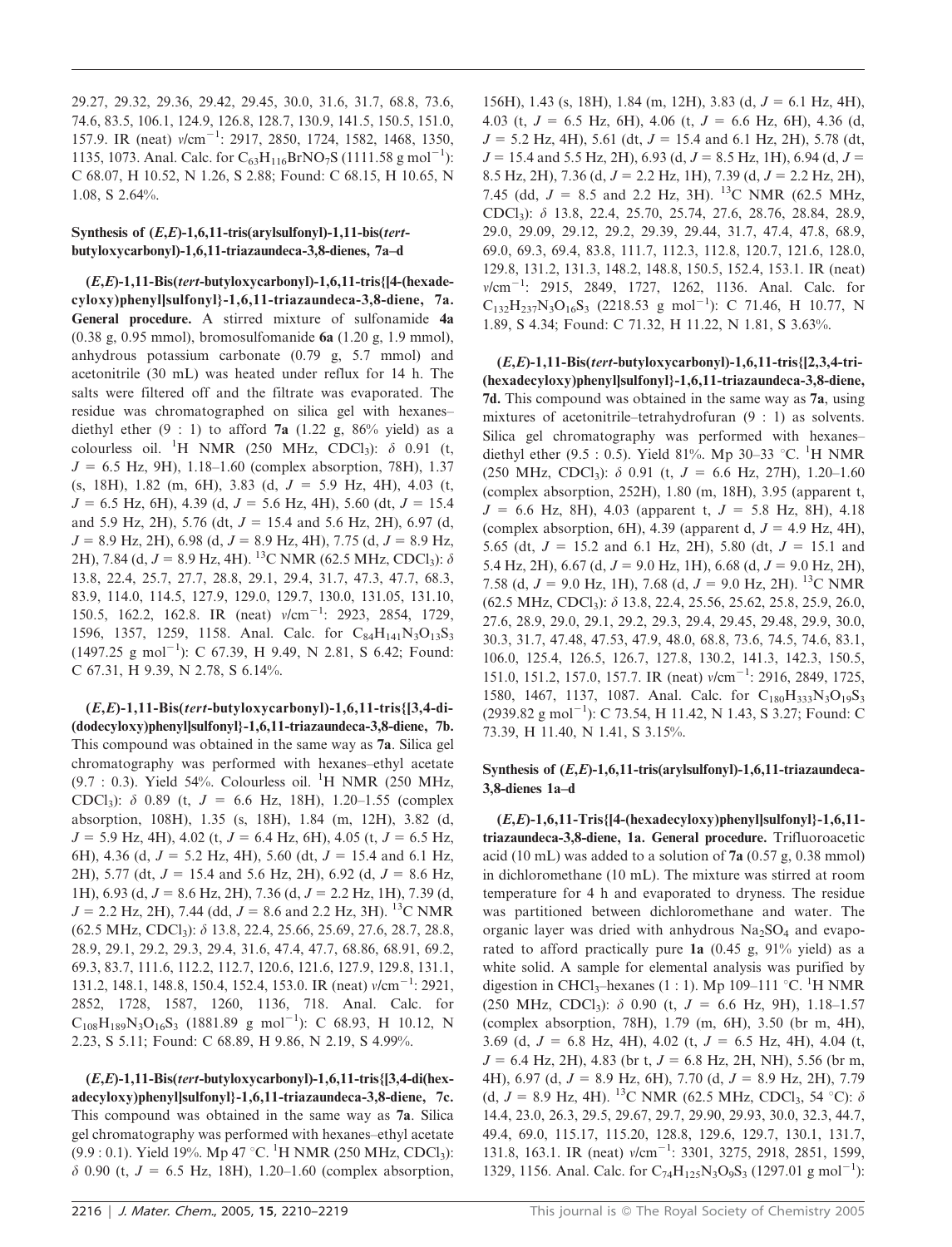C 68.53, H 9.71, N 3.24, S 7.42; Found: C 67.92, H 9.69, N 3.24, S 7.05%.

 $(E,E)$ -1,6,11-Tris{[3,4-di(dodecyloxy)phenyl]sulfonyl}-1,6,11triazaundeca-3,8-diene, 1b. This compound was obtained in the same way as 1a. Compound 1b was purified by silica gel chromatography with hexanes–ethyl acetate (8 : 2). Yield 89%. Mp 80–82 °C. <sup>1</sup>H NMR (250 MHz, CDCl<sub>3</sub>):  $\delta$  0.90 (t, J = 6.5 Hz, 18H), 1.20–1.65 (complex absorption, 108H), 1.83 (m, 12H), 3.51 (m, 4H), 3.69 (m, 4H), 4.03 (complex absorption, 12H), 4.91 (t,  $J = 6.4$  Hz, 2H, NH), 5.60 (br s, 4H), 6.92 (d,  $J = 8.4$  Hz, 2H), 6.94 (d,  $J = 8.4$  Hz, 1H), 7.25 (d,  $J = 2.0$  Hz, 1H), 7.35 (dd,  $J = 8.4$  and 2.0 Hz, 1H), 7.36 (d,  $J = 2.0$  Hz, 2H), 7.45 (dd,  $J = 8.4$  and 2.0 Hz, 2H). <sup>13</sup>C NMR (62.5 MHz, CDCl3): d 13.8, 22.4, 25.7, 28.8, 28.9, 29.08, 29.11, 29.14, 29.34, 29.37, 29.4, 31.7, 44.0, 49.2, 69.0, 69.2, 69.4, 111.2, 111.9, 112.0, 120.6, 120.7, 128.1, 129.4, 130.5, 130.8, 148.7, 148.9, 152.5, 152.6. IR (neat)  $v/cm^{-1}$ : 3287, 3272, 2916, 2849, 1587, 1133. Anal. Calc. for C<sub>98</sub>H<sub>173</sub>N<sub>3</sub>O<sub>12</sub>S<sub>3</sub> (1681.66 g mol<sup>-1</sup>): C 70.00, H 10.37, N 2.50, S 5.72; Found: C 70.20, H 10.30, N 2.48, S 5.73%.

 $(E,E)$ -1,6,11-Tris $\{3,4$ -di(hexadecyloxy)phenyl]sulfonyl}-1,6,11-triazaundeca-3,8-diene, 1c. This compound was obtained in the same way as 1a (yield 99% from 7c). Compound 1c was also obtained from 6c, following the general procedure as for 7a, using sodium hydride (10 eq.) as a base and dimethylformamide as a solvent. During this process, allylation of sulfonamide 1c and deprotection of Boc groups of the resulting product 7c occurred at the same time (47% yield of 1c from 6c). Mp 66–68 °C. <sup>1</sup>H NMR (250 MHz, CDCl<sub>3</sub>):  $\delta$ 0.90 (t,  $J = 6.5$  Hz, 18H), 1.20–1.60 (complex absorption, 156H), 1.83 (m, 12H), 3.52 (m, 4H), 3.69 (m, 4H), 4.02 (complex absorption, 12H), 4.83 (t,  $J = 9.7$  Hz, 2H, NH), 5.61 (br s, 4H), 6.92 (d,  $J = 8.4$  Hz, 1H), 6.94 (d,  $J = 8.4$  Hz, 2H), 7.24 (d,  $J = 2.0$  Hz, 1H), 7.34 (dd,  $J = 8.4$  and 2.0 Hz, 1H), 7.35 (d,  $J = 2.0$  Hz, 2H), 7.44 (dd,  $J = 8.4$  and 2.0 Hz, 2H). <sup>13</sup>C NMR (62.5 MHz, CDCl<sub>3</sub>): δ 13.8, 22.4, 25.7, 28.8, 28.9, 21.10, 29.14, 29.2, 29.37, 29.40, 29.45, 31.7, 44.0, 49.2, 69.0, 69.3, 69.5, 111.3, 112.0, 112.1, 120.6, 120.7, 128.2, 129.4, 130.5, 130.9, 148.7, 149.0, 152.6, 152.7. IR (neat)  $v/cm^{-1}$ : 3278, 2916, 2849, 1263, 1136. Anal. Calc. for  $C_{122}H_{221}N_3O_{12}S_3$  $(2018.30 \text{ g mol}^{-1})$ : C 72.60, H 11.04, N 2.08, S 4.77; Found: C 72.59, H 11.08, N 2.04, S 4.27%.

 $(E,E)$ -1,6,11-Tris $\{[2,3,4-tri(hexadecyboxy)phenyl]$ sulfonyl}-1,6,11-triazaundeca-3,8-diene, 1d. This compound was obtained in the same way as 1a. Compound 1d was purified by silica gel chromatography with hexanes–diethyl ether (9 : 1). Yield 74%. Mp 45–47 °C. <sup>1</sup>H NMR (250 MHz, CDCl<sub>3</sub>):  $\delta$  0.88  $(t, J = 6.5 \text{ Hz}, 27\text{H}), 1.20-1.60 \text{ (complex absorption, 234H)},$ 1.83 (m, 18H), 3.39 (m, 4H), 3.74 (m, 4H), 4.00 (complex absorption, 12H), 4.19 (complex absorption, 6H), 4.85 (t,  $J = 6.3$  Hz, 2H, NH), 5.48 (br s, 4H), 6.66 (d,  $J = 9.1$  Hz, 1H), 6.69 (d,  $J = 9.1$  Hz, 2H), 7.52 (d,  $J = 9.1$  Hz, 3H). <sup>13</sup>C NMR (62.5 MHz, CDCl3): d 13.8, 22.4, 25.6, 25.85, 25.9, 26.0, 28.9, 29.12, 29.15, 29.20, 29.23, 29.29, 29.36, 29.42, 29.45, 29.48, 29.53, 29.88, 30.1, 31.3, 31.7, 44.6, 48.0, 68.8, 73.52, 73.53, 74.7, 74.9, 106.5, 106.8, 124.4, 124.7, 125.4, 126.1, 128.2, 129.1, 141.9, 142.4, 150.2, 151.1, 157.2, 157.4. IR (neat)  $v/cm^{-1}$ : 3270, 2916, 2849, 1580, 1467, 1087. Anal. Calc. for C<sub>170</sub>H<sub>317</sub>N<sub>3</sub>O<sub>15</sub>S<sub>3</sub>  $(2739.58 \text{ g mol}^{-1})$ : C 74.53, H 11.66, N 1.53, S 3.51; Found: C 74.43, H 12.13, N 1.38, S 3.15%.

## Synthesis of  $(E,E,E)$ -1,6,11-tris(arylsulfonyl)-1,6,11triazacyclopentadeca-3,8,13-trienes 2a–d

 $(E,E,E)$ -1,6,11-Tris{[4-(hexadecyloxy)phenyl]sulfonyl}-1,6,11-triazacyclopentadeca-3,8,13-triene, 2a. General procedure. A solution of 1a (0.50 g, 0.39 mmol) and 1,4-dibromo-2-butene  $(0.085 \text{ g}, 0.39 \text{ mmol})$  in acetonitrile–THF  $(25 : 50 \text{ mL})$  was added dropwise over 3 h to a stirred suspension of anhydrous potassium carbonate (0.27 g, 1.93 mmol) in boiling acetonitrile–THF (25 : 50 mL). The mixture was heated under reflux for 20 h, the salts were filtered off, and the filtrate was evaporated. The residue was purified by column chromatography on silica gel with hexanes–THF  $(9.5: 0.5)$  to afford 2a (0.13g, 25% yield) as a white solid. Mp 87-88 °C. <sup>1</sup>H NMR (250 MHz, CDCl<sub>3</sub>):  $\delta$  0.90 (t,  $J = 7.2$  Hz, 9H), 1.20–1.50 (complex absorption, 78H), 1.83 (m, 6H), 3.69 (br s, 12H), 4.03  $(t, J = 6.4 \text{ Hz}, 6\text{H})$ , 5.60 (br s, 6H), 6.99 (d,  $J = 8.8 \text{ Hz}, 6\text{H}$ ), 7.71 (d,  $J = 8.8$  Hz, 6H). <sup>13</sup>C NMR (62.5 MHz, CDCl<sub>3</sub>):  $\delta$ 14.5, 23.1, 26.4, 29.5, 29.8, 29.96, 30.00, 30.06, 30.09, 30.7, 32.3, 51.1, 68.9, 115.20, 125.9, 129.7, 129.9, 130.8, 136.2, 163.0. IR (neat)  $v/cm^{-1}$ : 2922, 2852, 1596, 1336, 1256, 1154. Anal. Calc. for  $C_{78}H_{129}N_3O_9S_3$  (1349.09 g mol<sup>-1</sup>): C 69.44, H 9.64, N 3.11, S 7.13; Found: C 69.13, H 9.98, N 3.06, S 6.91%.

(E,E,E)-1,6,11-Tris{[3,4-di(dodecyloxy)phenyl]sulfonyl}- 1,6,11-triazacyclopentadeca-3,8,13-triene, 2b. This compound was obtained in the same way as 2a. Compound 2b was purified by silica gel chromatography with hexanes–diethyl ether (9 : 1). Yield 68%. Mp 45–46 °C. <sup>1</sup>H NMR (250 MHz, CDCl<sub>3</sub>):  $\delta$  0.90 (t,  $J = 6.6$  Hz, 18H), 1.20–1.56 (complex absorption, 108H), 1.84 (m, 12H), 3.69 (br s, 12H), 4.02 (t,  $J = 6.6$  Hz, 6H), 4.05 (t,  $J = 6.6$  Hz, 6H), 5.63 (s, 6H), 6.93 (d,  $J = 8.4$  Hz, 3H), 7.24 (d,  $J = 2.2$  Hz, 3H), 7.34 (dd,  $J = 8.4$ and 2.2 Hz, 3H). <sup>13</sup>C NMR (62.5 MHz, CDCl<sub>3</sub>):  $\delta$  13.8, 22.4, 25.7, 28.8, 28.9, 29.10, 29.13, 29.33, 29.36, 29.40, 31.6, 50.5, 69.0, 69.4, 111.7, 112.1, 120.7, 129.3, 130.0, 148.8, 152.6. IR  $(neat)$   $v/cm^{-1}$ : 2917, 2849, 1586, 1260, 1139. Anal. Calc. for  $C_{102}H_{177}N_3O_{12}S_3$  (1733.73 g mol<sup>-1</sup>): C 70.66, H 10.29, N 2.42, S 5.55; Found: C 70.55, H 10.26, N 2.35, S 5.28%.

 $(E,E,E)$ -1,6,11-Tris $\{3,4$ -di(hexadecyloxy)phenyl]sulfonyl}-1,6,11-triazacyclopentadeca-3,8,13-triene, 2c. This compound was obtained in the same way as 2a. Compound 2c was purified by silica gel chromatography with hexanes–diethyl ether (9 : 1). Yield 61%. Mp 78–80 °C. <sup>1</sup>H NMR (250 MHz, CDCl<sub>3</sub>):  $\delta$  0.91 (t, J = 6.6 Hz, 18H), 1.20–1.60 (complex absorption, 156H), 1.86 (m, 12H), 3.68 (br s, 12H), 4.03 (t,  $J = 6.6$  Hz, 6H), 4.06 (t,  $J = 6.6$  Hz, 6H), 5.63 (br s, 6H), 6.94  $(d, J = 8.5 \text{ Hz}, 3\text{H}), 7.24 (d, J = 2.2 \text{ Hz}, 3\text{H}), 7.34 (dd, J = 8.5 \text{ Hz})$ and 2.2 Hz, 3H). <sup>13</sup>C NMR (62.5 MHz, CDCl<sub>3</sub>):  $\delta$  14.5, 23.1, 26.4, 29.5, 29.6, 29.77, 29.81, 29.85, 30.05, 30.08, 30.13, 32.3, 51.2, 69.7, 70.0, 112.2, 112.7, 121.4, 129.96, 130.6, 149.5, 153.3. IR (neat)  $v/cm^{-1}$ : 2916, 2849, 1266, 1135. MALDI-TOF-MS  $(m/z)$ : 2091.6 (M + Na)<sup>+</sup>, 2107.5 (M + K)<sup>+</sup>. Anal. Calc. for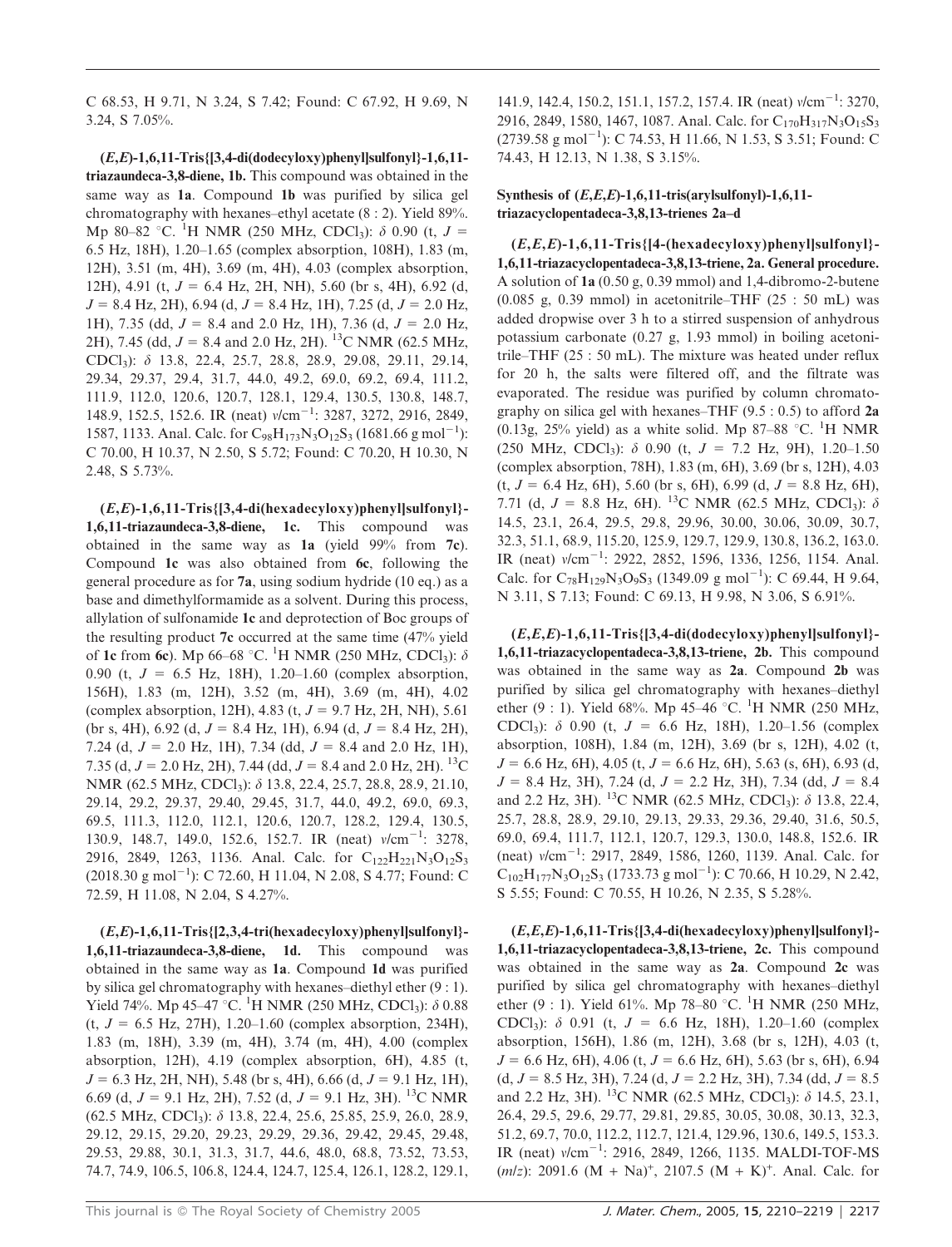$C_{126}H_{225}N_3O_{12}S_3$  (2070.37 g mol<sup>-1</sup>): C 73.10, H 10.95, N 2.03, S 4.65; Found: C 73.13, H 10.97, N 2.24, S 4.31%.

 $(E,E,E)$ -1,6,11-Tris $\{[2,3,4-tri(hexadecyloxy)$ phenyl $]$ sulfonyl $\}$ -1,6,11-triazacyclopentadeca-3,8,13-triene, 2d. This compound was obtained in the same way as 2a. Compound 2d was purified by silica gel chromatography with hexanes–diethyl ether (9 : 1). Yield 82%. Mp 43–44 °C. <sup>1</sup>H NMR (250 MHz, CDCl<sub>3</sub>):  $\delta$  0.90 (t,  $J = 6.5$  Hz, 27H), 1.20–1.60 (complex absorption, 234H), 1.84 (m, 18H), 3.78 (br s, 12H), 3.99 (t,  $J = 6.5$  Hz, 6H), 4.02 (t,  $J = 6.3$  Hz, 6H), 4.16 (t,  $J = 7.0$  Hz, 6H), 5.67 (br s, 6H), 6.65 (d,  $J = 9.0$  Hz, 3H), 7.55 (d,  $J =$ 9.0 Hz, 3H). <sup>13</sup>C NMR (62.5 MHz, CDCl<sub>3</sub>):  $\delta$  13.8, 22.4, 25.6, 25.85, 25.94, 29.0, 29.11, 29.16, 29.3, 29.5, 30.0, 30.2, 31.7, 50.4, 68.7, 73.5, 74.7, 106.5, 125.1, 125.8, 129.7, 142.4, 151.1, 157.2. IR (neat)  $v/cm^{-1}$ : 2916, 2849, 1579, 1467, 1088. MALDI-TOF-MS  $(m/z)$ : 2812.3  $(M + Na)^+$ , 2828.3  $(M +$ K)<sup>+</sup>. Anal. Calc. for C<sub>174</sub>H<sub>321</sub>N<sub>3</sub>O<sub>15</sub>S<sub>3</sub> (2791.66 g mol<sup>-1</sup>): C 74.86, H 11.59, N 1.51, S 3.45; Found: C 74.26, H 12.12, N 1.51, S 3.30%.

## Synthesis of  $(E,E,E)$ -1,6,11-tris(arylsulfonyl)-1,6,11triazacyclopentadeca-3,8,13-trienespalladium(0), 3a–d

 $(E,E,E)-1,6,11-Tris$  {[4-(hexadecyloxy)phenyl]sulfonyl}-1,6,11-triazacyclopentadeca-3,8,13-trienepalladium(0), 3a. General procedure. A solution of macrocycle 2a (0.047 g, 0.035 mmol) and tetrakis(triphenylphosphane)palladium(0) (0.048 g, 0.042 mmol) in tetrahydrofuran (5 mL) was heated under reflux for 24 h. The solvent was evaporated and the residue was purified by silica gel chromatography with hexanes–ethyl acetate  $(9:1)$  to afford 3a (0.015 g, 30% yield) as a white solid. Mp 153 °C. <sup>1</sup>H NMR (250 MHz, CDCl<sub>3</sub>):  $\delta$  0.91  $(t, J = 6.4 \text{ Hz}, 9\text{H}), 1.20-1.50$  (complex absorption, 78H), 1.70–1.90 (complex absorption, 10H), 2.84 (apparent t,  $J =$ 12.0 Hz, 2H), 3.10 (dd,  $J = 13.7$  and 11.0 Hz, 2H), 3.77 (apparent d,  $J = 8.7$  Hz, 2H), 3.99 (t,  $J = 6.4$  Hz, 6H), 4.03 (m, 2H), 4.66 (apparent d,  $J = 13.9$  Hz, 4H), 4.80 (br d,  $J = 13.2$  Hz, 2H), 6.95 (d,  $J = 8.9$  Hz, 4H), 6.96 (d,  $J = 9.1$  Hz, 2H), 7.69 (d,  $J = 8.9$  Hz, 4H), 7.77 (d,  $J = 9.1$  Hz, 2H). <sup>13</sup>C NMR (62.5 MHz, CDCl3): d 14.5, 23.1, 26.4, 29.43, 29.47, 29.8, 29.95, 29.99, 32.3, 45.6, 48.7, 49.9, 68.9, 78.9, 79.2, 83.3, 115.2, 129.5, 129.6, 130.0, 130.9, 136.5, 162.89, 162.98. IR (neat) v/cm<sup>-1</sup>: 2922, 2851, 1596, 1338, 1258, 1157, 419. MALDI-TOF-MS  $(m/z)$ : 1453.2  $(M)^{+}$ , 1476.3  $(M + Na)^{+}$ , 1370.8  $(M -$ Pd + Na)<sup>+</sup>, 1386.4 (M - Pd + K)<sup>+</sup>. Anal. Calc. for  $C_{78}H_{129}N_3O_9PdS_3$  (1455.51 g mol<sup>-1</sup>): C 64.34, H 8.93, N 2.89, S 6.61; Found: C 64.27, H 9.19, N 2.80, S 6.46%.

(E,E,E)-1,6,11-Tris{[3,4-di(dodecyloxy)phenyl]sulfonyl}- 1,6,11-triazacyclopentadeca-3,8,13-trienepalladium(0), 3b. This compound was obtained in the same way as 3a. Yield 97%. Mp 70–71 °C. <sup>1</sup>H NMR (250 MHz, CDCl<sub>3</sub>):  $\delta$  0.90 (t, *J* = 6.6 Hz, 18H), 1.20–1.58 (complex absorption, 108H), 1.64–1.90 (complex absorption, 16H), 2.82 (apparent t,  $J = 11.9$  Hz, 2H), 3.10 (apparent dd,  $J = 13.8$  and 11.2 Hz, 2H), 3.76 (m, 2H), 4.00  $(m, 14H), 4.62$   $(m, 4H), 4.78$   $(d, J = 13.7 \text{ Hz}, 2H), 6.89$   $(d,$  $J = 8.6$  Hz, 2H), 6.90 (d,  $J = 8.6$  Hz, 1H), 7.21 (d,  $J = 2.2$  Hz, 2H), 7.28 (d,  $J = 2.2$  Hz, 1H), 7.32 (dd,  $J = 8.6$  and 2.2 Hz, 2H), 7.40 (dd,  $J = 8.6$  and 2.2 Hz, 1H). <sup>13</sup>C NMR (62.5 MHz, CDCl3): d 13.8, 22.4, 25.68, 25.72, 28.75, 28.78, 28.9, 29.1, 29.2, 29.33, 29.37, 29.42, 31.6, 44.9, 48.0, 49.2, 68.9, 69.4, 78.3, 78.5, 82.6, 111.5, 111.6, 111.98, 112.01, 120.4, 120.6, 129.4, 130.1, 148.7, 148.8, 152.5, 152.6. IR (neat)  $v/cm^{-1}$ : 2920, 2850, 1585, 1261, 1152, 902. Anal. Calc. for C<sub>102</sub>H<sub>177</sub>N<sub>3</sub>O<sub>12</sub>PdS<sub>3</sub>  $(1840, 15 \text{ g mol}^{-1})$ : C 66.58, H 9.69, N 2.28, S 5.23; Found: C 66.21, H 9.51, N 2.20, S 5.17%.

 $(E,E,E)$ -1,6,11-Tris $\{3,4$ -di(hexadecyloxy)phenyl]sulfonyl}-1,6,11-triazacyclopentadeca-3,8,13-trienepalladium(0), 3c. This compound was obtained in the same way as 2a, using Pd(dibenzylideneacetone)<sub>2</sub>, [Pd(dba)<sub>2</sub>], as the palladium(0) source. Compound 2d was purified by silica gel chromatography with hexanes–ethyl acetate (9.5 : 0.5). Yield 54%. Mp 72–74 °C. <sup>1</sup>H NMR (250 MHz, CDCl<sub>3</sub>):  $\delta$  0.90 (t, J = 6.6 Hz, 18H), 1.20–1.60 (complex absorption, 156H), 1.60–1.70 (complex absorption, 4H), 1.85 (m, 12H), 2.83 (apparent t,  $J =$ 11.5 Hz, 2H), 3.11 (apparent dd,  $J = 14.5$  and 11.1 Hz, 2H), 3.78 (br d,  $J = 10.6$  Hz, 2H), 4.01 (m, 14H), 4.61 (br d,  $J =$ 10.0 Hz, 2H), 4.65 (br d,  $J = 13.6$  Hz, 2H), 4.78 (br d,  $J =$ 12.5 Hz, 2H), 6.89 (d,  $J = 8.6$  Hz, 3H), 7.21 (d,  $J = 2.2$  Hz, 2H), 7.23 (d,  $J = 2.2$  Hz, 1H), 7.33 (dd,  $J = 8.6$  and 2.2 Hz, 2H), 7.40 (dd,  $J = 8.6$  and 2.2 Hz, 1H). <sup>13</sup>C NMR (62.5 MHz, CDCl3): d 14.4, 23.3, 26.4, 29.43, 29.47, 29.6, 29.80, 29.82, 29.85, 30.05, 30.08, 30.10, 30.13, 32.03, 44.8, 48.2, 49.3, 68.6, 70.0, 78.4, 78.6, 83.1, 111.3, 111.4, 111.9, 112.2, 120.9, 121.2, 129.96, 130.03, 130.76, 148.5, 148.6, 153.3, 153.4. IR (neat)  $v/cm^{-1}$ : 2916, 1849, 1262, 1137. MALDI-TOF-MS  $(m/z)$ : 2197.5  $(M + Na)^{+}$ , 2213.5  $(M + K)^{+}$ . Anal. Calc. for  $C_{126}H_{225}N_3O_{12}PdS_3$  (2176.79 g mol<sup>-1</sup>): C 69.52, H 10.42, N 1.93, S 4.42; Found: C 69.38, H 10.36, N 1.80, S 3.78%.

(E,E,E)-1,6,11-Tris{[2,3,4-tri(hexadecyloxy)phenyl]sulfonyl}- 1,6,11-triazacyclopentadeca-3,8,13-trienepalladium(0), 3d. This compound was obtained in the same way as 3a, using  $[Pd(dba)<sub>2</sub>]$  as the palladium(0) source. Compound 3d was purified by silica gel chromatography with hexanes–diethyl ether (9.5 : 0.5). Yield 27%. Mp 43–44 °C. <sup>1</sup>H NMR (250 MHz, CDCl<sub>3</sub>):  $\delta$  0.91 (t,  $J = 6.5$  Hz, 27H), 1.20–1.55 (complex absorption, 234H), 1.65–2.00 (complex absorption, 22H), 3.12 (complex absorption, 4H), 3.89 (complex absorption, 2H), 3.94  $(t, J = 6.6$  Hz, 6H), 4.02  $(t, J = 6.4$  Hz, 6H), 4.12 (m, 2H), 4.16  $(t, J = 6.5 \text{ Hz}, 6\text{H})$ , 4.64 (apparent t,  $J = 14.7 \text{ Hz}, 4\text{H}$ ), 4.80 (d,  $J = 13.0$  Hz, 2H), 6.67 (d,  $J = 8.9$  Hz, 2H), 6.69 (d,  $J = 8.5$  Hz, 1H), 7.60 (d,  $J = 8.9$  Hz, 2H), 7.63 (d,  $J = 8.5$  Hz, 1H). <sup>13</sup>C NMR (62.5 MHz, CDCl<sub>3</sub>): δ 13.8, 22.4, 25.6, 25.9, 28.89, 28.94, 29.11, 29.3, 29.40, 29.45, 29.51, 29.9, 30.1, 31.7, 44.8, 48.0, 49.2, 68.2, 73.3, 73.4, 74.8, 79.5, 83.5, 106.5, 125.0, 125.1, 125.4, 126.0, 126.9, 127.9, 128.6, 129.7, 130.3, 134.1, 141.3, 142.2, 142.3, 144.7, 151.1, 151.2, 157.1, 157.2. IR (neat)  $v/cm^{-1}$ : 2916, 2849, 1579, 1467, 1089. MALDI-TOF-MS  $(m/z)$ :  $2896.1 \ (M + H)^{+}$ ,  $2812.3 \ (M - Pd + Na)^{+}$ ,  $2828.3 \ (M - Pd +$ K)<sup>+</sup>. C<sub>174</sub>H<sub>321</sub>N<sub>3</sub>O<sub>15</sub>PdS<sub>3</sub> (2898.08 g mol<sup>-1</sup>).

#### **Techniques**

Melting points were determined with a Kofler apparatus and are uncorrected. IR spectra were recorded with an FT-IR